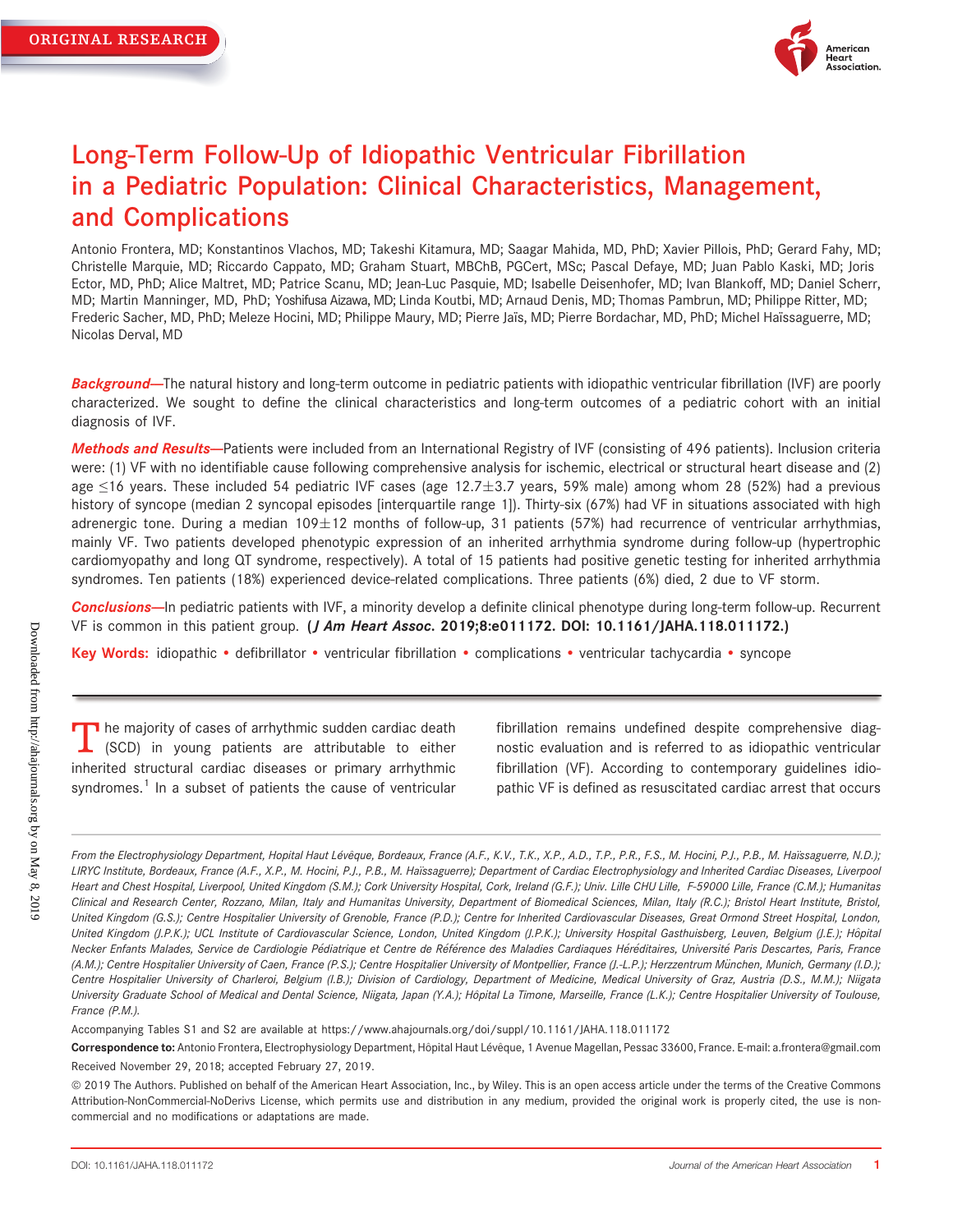# Clinical Perspective

#### What Is New?

- This is the first study to systematically evaluate long-term outcomes among pediatric patients with an initial diagnosis of idiopathic ventricular fibrillation.
- We demonstrate that among pediatric idiopathic ventricular fibrillation patients, arrhythmias commonly occur in the context of high adrenergic tone, and there is a high incidence of recurrent arrhythmic events.
- Only a small minority of patients develop evidence of an underlying cardiac phenotype during long-term follow-up.

#### What Are the Clinical Implications?

- Over the years, the risk of recurrent arrhythmic events continues to be elevated, and therefore, in addition to implantation of cardiac defibrillators, these patients should be followed up closely.
- The incidence of complications related to implanted cardioverter/defibrillators in this pediatric population is relatively high, which may have important implications in terms of choice of device.

in the absence of cardiac, metabolic, toxicological, and respiratory causes.<sup>2</sup> Overall, idiopathic VF accounts for up to 8% of arrhythmic sudden cardiac death cases.<sup>3</sup>

There is a relative paucity of data on the natural history and long-term outcome in patients of pediatric age who present with idiopathic VF (IVF). Available studies have largely focused on adult cohorts with IVF. $4$  The aim of the present study is to define the long-term outcome in pediatric VF patients.

# **Methods**

# Data Collection

Patients were included from an International Registry of Idiopathic Ventricular Fibrillation (IVF) that consists of 496 IVF patients<sup>5</sup> from 45 tertiary cardiac centers worldwide (collected between March 2004 and December 2015). The data are available on request from the authors. Criteria for inclusion in the registry were (1) sudden cardiac arrest with documented VF as the cause of arrest, (2) an absence of an underlying cause following comprehensive analysis for ischemic, electrical, infectious, or structural heart disease, and (3) age  $\leq$ 16 years. The diagnostic criteria for IVF were based on the latest consensus guidelines.<sup>1</sup>

Patients were systematically assessed at the referring centers after the index VF episode (before being assigned a diagnosis of IVF). Data on past clinical symptoms, including previous syncopal episodes, were collected. Family history of SCD was defined as a sudden death that occurred before 55 years of age in the absence of any known underlying pathological conditions.

The clinical workup consisted of a baseline ECG, blood tests (including cardiac enzymes and electrolytes), toxicology screening, and cardiac imaging (echocardiography and/or cardiac magnetic resonance imaging). Ajmaline testing was performed in order to exclude a diagnosis of concealed Brugada syndrome. Isoproterenol or epinephrine testing and exercise stress testing (using a modified Bruce protocol adapted for pediatric patients) were performed to exclude long-QT syndrome and catecholaminergic polymorphic ventricular tachycardia (VT). The aforementioned tests were performed at the investigating physician's discretion at the referring center. Signal-averaged ECG and endomyocardial biopsies were also performed at the investigating physician's discretion. Time of implanted cardioverter/defibrillator (ICD) implantation and device programming were left to the decision of the referring physician (according to latest guidelines in order to reduce the possibility of inappropriate ICD shocks). The study was approved by the Institutional Review Board at CHU Bordeaux (inclusion in the IVF registry was approved by the institutional review boards at the respective institutions).

# IVF Characteristics

The circumstances during the index VF event were categorized as (1) at rest, (2) daily activity, (3) sleep, (4) emotional stress, or (5) sport/strenuous activity. "At rest" was defined as SCD that occurred during no physical activity. "Daily activity" was defined as SCD that occurred during routine activities with very light physical activity. "Sleep" was defined as SCD occurring during bedtime or while asleep. Emotional stress was defined as intense emotion. Strenuous activity was defined as moderate to severe exercise (including in the setting of sport).

# ECG Analysis

All ECGs (during the index hospitalization and at follow-up) were reviewed by 2 independent electrophysiologists (K.T., V.K.). In case of disagreement, the ECG was reviewed by a third electrophysiologist (N.D.). ECGs were analyzed at a paper speed of 25 mm/s and an amplitude of 10 mm/mV. Digital calipers were used to perform measurements (EP Calipers version 1.8 [<http://www.epstudiossoftware.com/>], EP Studios, 2017). P-wave duration and dispersion were calculated from the standard ECG during sinus rhythm where dispersion was defined as the difference between the minimum and maximum P-wave duration. Early repolarization was defined according to the latest consensus guidelines.<sup>6</sup>

ORIGINAL

RESEARCH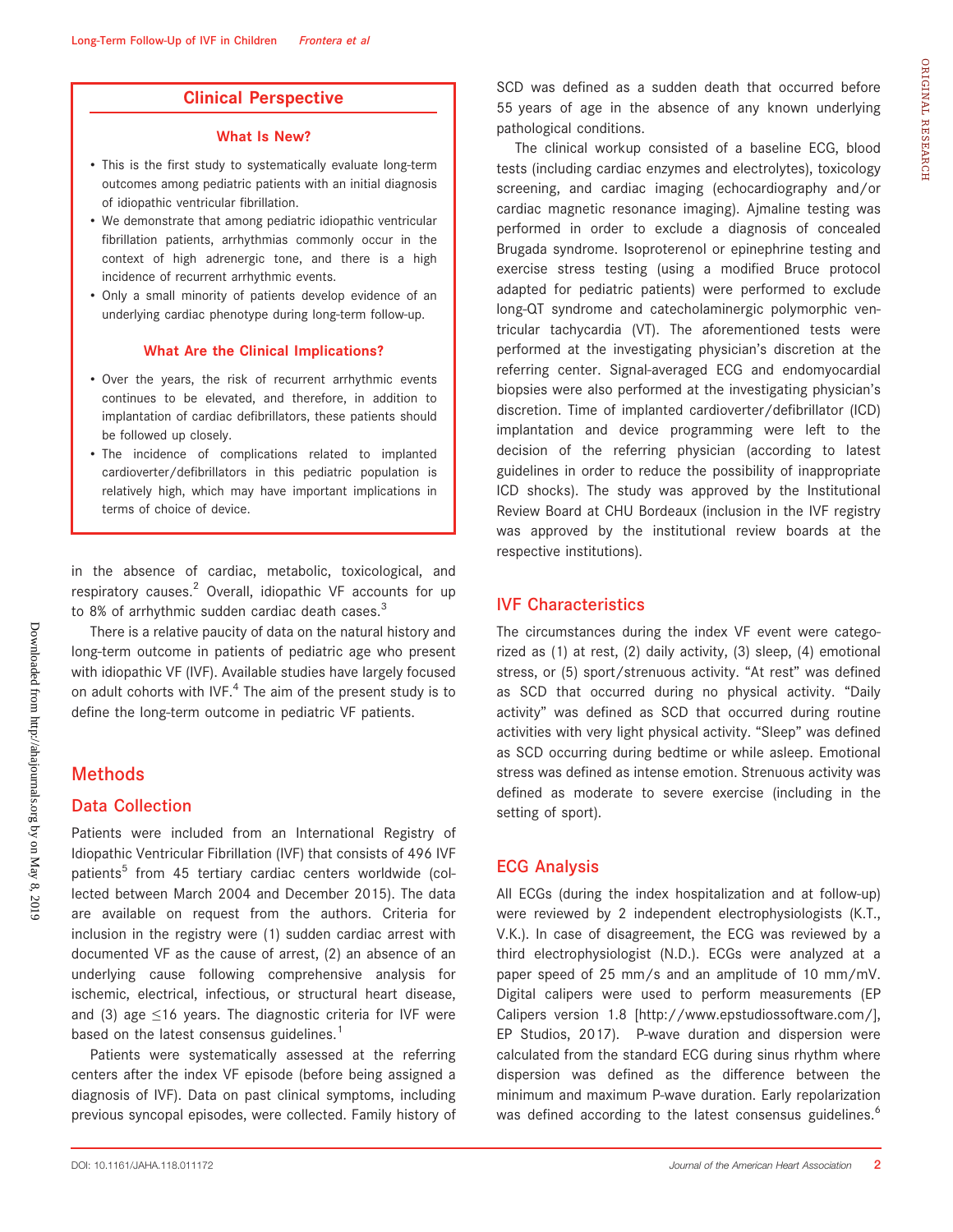Abnormal QRS fragmentation was defined as either ≥4 spikes in 1 lead or  $>1$  notches in the nadir of the R or S wave in 2 consecutive leads. Davignon criteria<sup>7</sup> were used to exclude right and left ventricular hypertrophy. S waves were characterized in terms of amplitude and duration in lead I. T peak–T end interval was measured from the peak to the end of the T wave in the precordial leads.

# Invasive Electrophysiology Study

Programmed ventricular stimulation was performed at the investigating physicians' discretion. A consistent stimulation protocol from the right ventricular apex and outflow tract was used (2 drive cycle lengths [600 and 400 ms] and 3 extrastimuli with a minimal coupling up to 180 ms [unless ventricular arrhythmia was induced or the ventricular effective refractory period was reached]). A sustained VT/VF episode, defined as an episode lasting >30 s or VT/VF requiring direct current cardioversion, was considered a positive electrophysiological study. Nonsustained episodes (<30 s) were classified as negative electrophysiological study.

# Genetic Testing

When available, genetic testing for variants implicated in heritable cardiomyopathies and/or channelopathies (long QT syndrome, short QT syndrome, Brugada syndrome, and catecholaminergic polymorphic ventricular tachycardia) was performed per consensus guidelines. When a putative mutation was identified, cascade screening was performed in family members. $2$  The choice of genes targeted during genetic analysis was at the treating physician's discretion. Assignment of pathogenicity of identified variants was based on conventional guidelines.<sup>3</sup> Repeat genetic testing with more extensive genetic panels was performed at the treating physician's discretion.

# Follow-Up

Patients were followed up with sequential ICD interrogations (at least every 4 months), ECG, and cardiac imaging (echocardiography). Appropriate and inappropriate therapies with an implantable defibrillator were documented. Genotype and phenotype reevaluations during follow-up were performed at the investigating physician's discretion. Phenotypic reevaluation included repeat cardiac imaging, exercise stress testing, and pharmacological stress testing.

#### Statistical Analyses

Continuous variables were expressed as mean $\pm$ standard deviation. Categorical variables were expressed as percentages. Qualitative variables were compared using the Fisher exact test, whereas the Mann-Whitney test was used for continuous variables. Kaplan-Meier analysis was also performed for arrhythmia-free survival. A  $P<0.05$  was considered to be statistically significant.

# Results

## Patient Characteristics

Fifty-four of the 496 patients in the IVF registry fulfilled inclusion criteria. Patient characteristics are summarized in

#### Table 1. Population Study

| Age, y                       | $12.7 + 3.7$ |  |  |
|------------------------------|--------------|--|--|
| Male, n (%)                  | 32 (59%)     |  |  |
| Ethnicity, n (%)             |              |  |  |
| White                        | 45 (84%)     |  |  |
| Afro-Caribbean               | 5 (9%)       |  |  |
| Asian                        | 4(7%)        |  |  |
| Circumstances of SCD, n (%)  |              |  |  |
| Sport/strenuous activity     | 15 (28%)     |  |  |
| Daily activity               | 11 (20%)     |  |  |
| <b>Emotional stress</b>      | 11 (20%)     |  |  |
| Rest                         | 12 (22%)     |  |  |
| Sleep                        | $5(10\%)$    |  |  |
| Confirmation of IVF, n (%)   |              |  |  |
| Coronary angiogram           | 24 (44%)     |  |  |
| Imaging                      |              |  |  |
| Echo                         | 54 (100%)    |  |  |
| <b>CMR</b>                   | 38 (70%)     |  |  |
| <b>Treadmill test</b>        | 45 (83%)     |  |  |
| Pharmacological tests, n (%) |              |  |  |
| Isoproterenol                | 38 (70%)     |  |  |
| Aimaline                     | 24 (44%)     |  |  |
| Flecainide                   | 13 (24%)     |  |  |
| Endomyocardial biopsy        | 7 (13%)      |  |  |
| Before the SCD event, n (%)  |              |  |  |
| Syncope                      | 28 (52%)     |  |  |
| Epilepsy                     | 5(9%)        |  |  |
| Palpitations                 | 2(4%)        |  |  |
| Family history of SCD, n (%) | 15 (28%)     |  |  |
| First degree                 | 10 (67%)     |  |  |
| Second degree                | 3(20%)       |  |  |
| Third degree                 | 2(13%)       |  |  |

CMR indicates cardiac magnetic resonance; Echo, echocardiogram; IVF, idiopathic ventricular fibrillation; SCD, sudden cardiac death.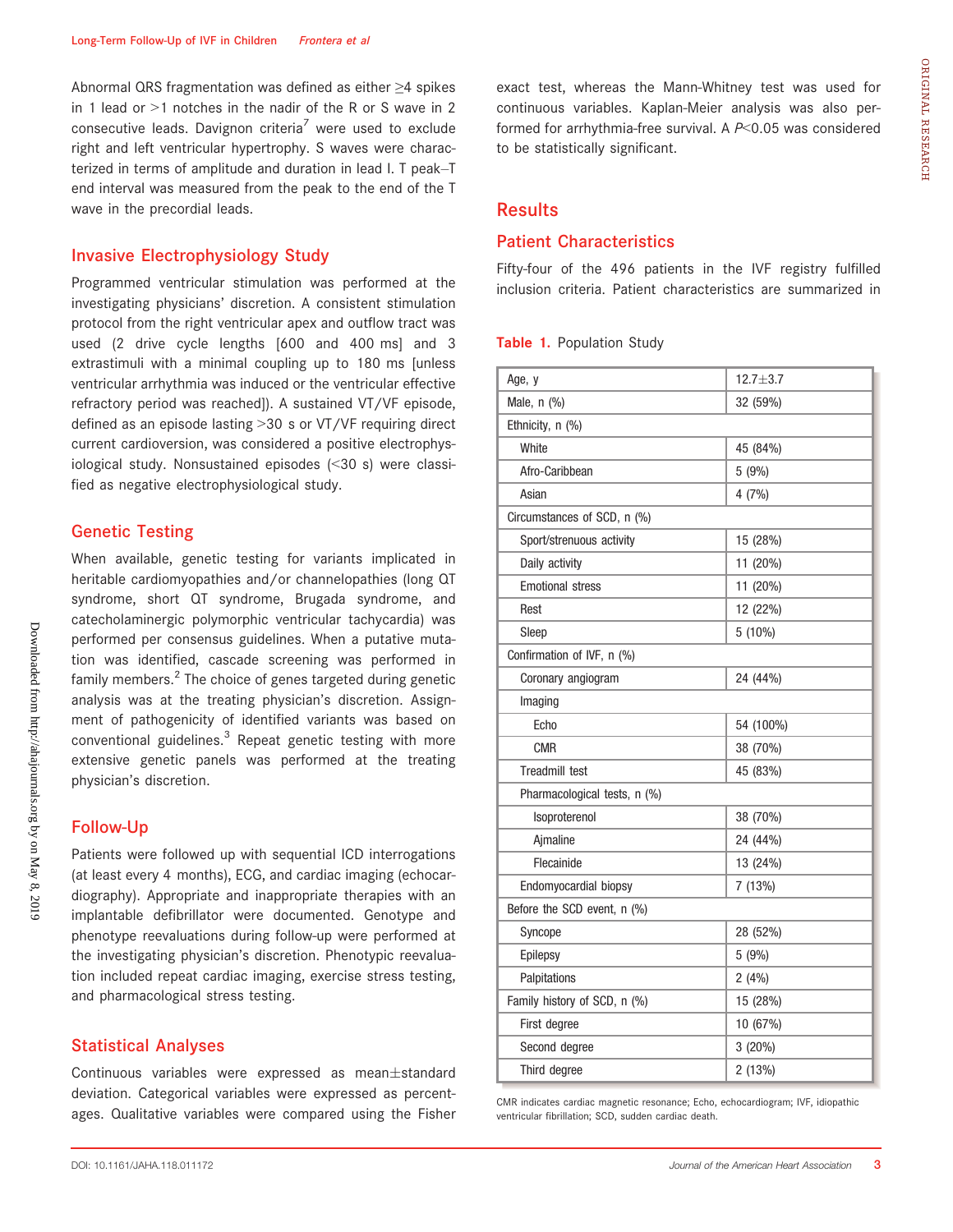Table 1. At the time of the index VF episode, the mean age was 12.7 $\pm$ 3.7 years. Thirty-two patients (59%) were male. Patients were predominantly of white descent (45 white [84%]; 5 Afro-Caribbean [9%]; 4 Asian [7%]). Twenty-eight patients (52%) had a prior history of syncope (median 2 syncopal episodes, interquartile range 1). Twenty-four (85%) had effort-induced syncope. The syncopal events occurred  $54\pm10$  days before the sudden cardiac arrest. Five patients (9%) had previously been diagnosed with epilepsy. None of the patients had a history of recreational drug use. Specific details of the circumstances of the index episode are included in Table 1. All 54 patients underwent ICD implantation.

Fifteen patients (28%) had a family history of SCD (10 [67%] a first-degree relative; 3 [20%] a second-degree relative; 2 [13%] a third-degree relative). The mean age of sudden cardiac death in the relatives was 35.9 years (SD 19.7). In 1 case, sudden death occurred in 2 siblings.

#### Investigations

#### Imaging and Biopsy

Transthoracic echocardiography demonstrated a structurally normal heart in all patients (ejection fraction  $61.5 \pm 6.2$ %). Cardiac magnetic resonance imaging was performed in 38 patients (70%) and confirmed the absence of structural heart disease. Coronary angiography was performed in 24 patients (44%) with no cases of anomalous coronary anatomy or significant stenosis identified. Seven patients (13%) underwent endomyocardial biopsy with negative results in all cases.

#### Table 2. Electrocardiographic Characteristics

| Characteristics            | Mean Value (SD) |
|----------------------------|-----------------|
| Heart rate, bpm            | 76.3 (21.2)     |
| P wave duration, ms        | 96.9 (17.2)     |
| P wave dispersion, ms      | 36.8 (17.6)     |
| P wave amplitude, mV       | 0.63(3.66)      |
| PR duration, ms            | 159.4 (30.98)   |
| QRS duration, ms           | 82.9 (14.7)     |
| IVS (Cornell), mm          | 1.26(0.79)      |
| QTc (Bazett), ms           | 416 (48.8)      |
| S wave duration (I), ms    | 30.3 (12.2)     |
| S wave amplitude (I), mV   | 0.23(0.18)      |
| T peak–T end, ms           | 88.4 (22.2)     |
| QRS fragmentation, $N$ (%) | 25 (46.3%)      |
| U wave, $N$ $(\%)$         | 27 (50%)        |

IVS indicates interventricular septum thickness (in mm); U wave, evidence of U wave on the 12-lead ECG.

## Exercise and Pharmacological Testing

Forty-five patients (83%) underwent exercise stress testing, and 38 patients (70%) had an isoproterenol challenge. There were no QT interval abnormalities or sustained arrhythmias during these tests. In 1 patient the isoproterenol test induced multifocal ventricular ectopic beats. Ajmaline/flecainide challenge was performed in 37 patients (69%) and excluded Brugada syndrome.

#### ECG

None of the patients presented with left or right ventricular hypertrophy (based on the Davignon criteria). The early repolarization pattern was present in 31 patients (57.4%). Electrocardiographic characteristics are summarized in Table 2. The characteristics of the subset of patients with an early repolarization pattern are included in Table 3.

#### Invasive Electrophysiology Studies

An electrophysiological study was performed in 34 patients (63%). VF was induced in 3 patients (9%). There were no cases of inducible VT. Three patients (9%) had inducible atrial tachycardia.

#### Genetic Analysis

Repolarization

Forty-five patients (83%) underwent genetic testing. A putative pathogenic mutation was identified in 15 of the 45 (33%) patients (RYR2 [n=7]; TRDN [n=2]; CALM1 [n=1]; CASQ2

Table 3. ECG Characteristics of Subset of Patients With Early

|                          | No $ER(n=23)$ | ER $(n=31)$ | $P$ Value |
|--------------------------|---------------|-------------|-----------|
| Female sex, N (%)        | $9(40.9\%)$   | 11 (35.5%)  | 0.63      |
| Age, y                   | 12.2          | 13.1        | 0.77      |
| HR (bpm) mean            | 79            | 74.4        | 0.45      |
| P wave duration, ms      | 97.8          | 96.6        | 0.78      |
| P wave amplitude, mV     | 0.16          | 0.99        | 0.11      |
| P wave dispersion, ms    | 38.4          | 36.06       | 0.58      |
| PR, ms                   | 152.5         | 164.6       | 0.18      |
| QRS duration, ms         | 83.6          | 81.7        | 0.60      |
| QRS fragmentation, n (%) | 10 (45.5)     | 14 (45.2)   | 0.92      |
| IVS, mm                  | 10.9          | 13.7        | 0.22      |
| QTc, ms                  | 426.5         | 408.8       | 0.19      |
| S wave duration, ms      | 26            | 17          | 0.82      |
| S wave amplitude, mV     | 0.156         | 0.162       | 0.21      |
| U wave, $N$ $(\%)$       | 12 (54.5)     | 15(50)      | 0.66      |
| T Peak–T end, ms         | 94.1          | 84.5        | 0.12      |

ER indicates early repolarization; IVS, interventricular septum thickness (in mm).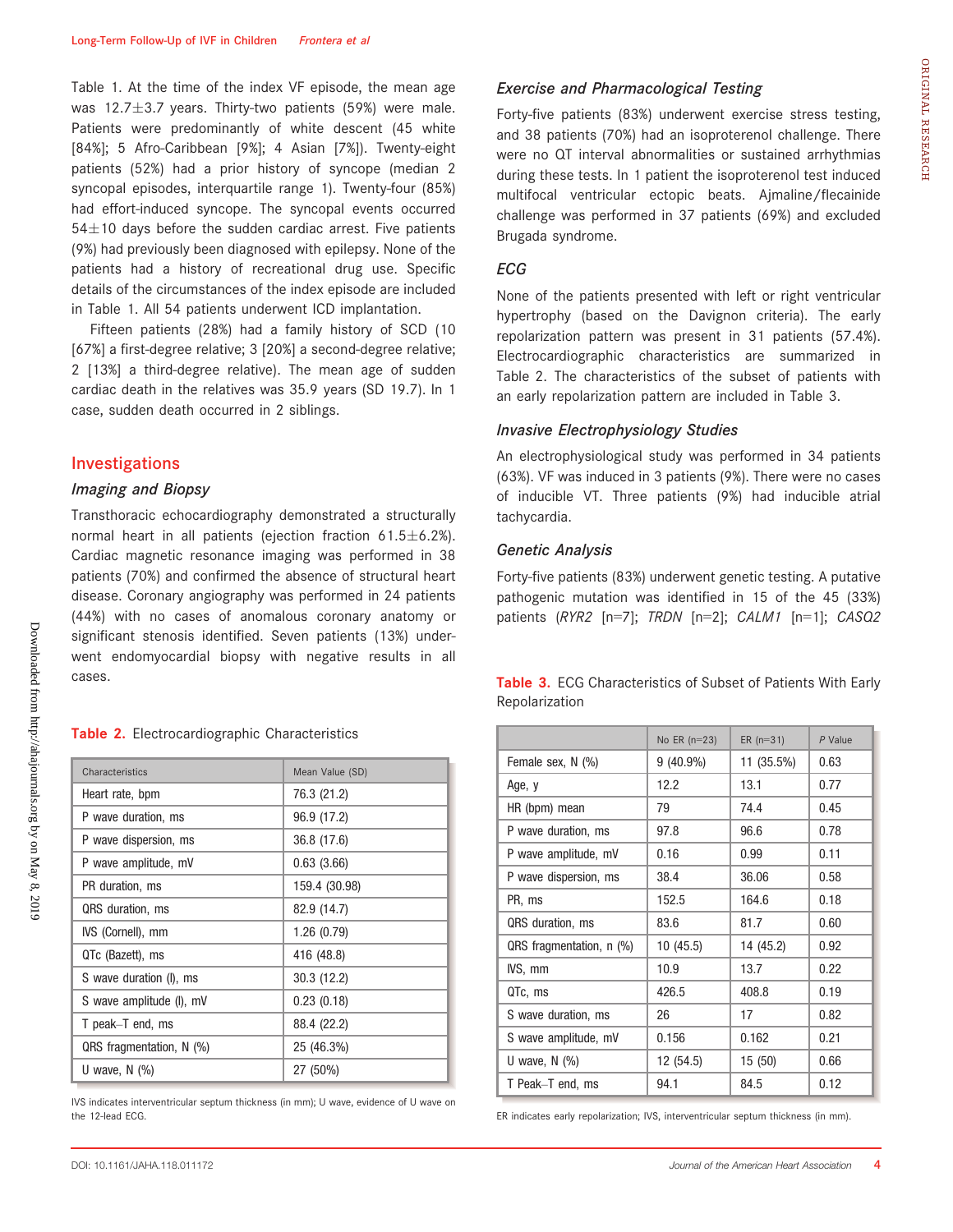| Patient | Gene             | <b>Identified Variant</b>             | Homozygote/<br>Heterozygote | MAF in<br>gnomAD |
|---------|------------------|---------------------------------------|-----------------------------|------------------|
| 1       | RYR <sub>2</sub> | R46080                                | Heterozygote                | $\theta$         |
| 5       | SIC2245          | <b>R471H</b>                          | Heterozygote                | $\theta$         |
| 6       | CASO2            | Deletion of Exon1                     | Heterozygote                | $\mathbf{0}$     |
| 17      | <b>KCNH2</b>     | A429P                                 | Heterozygote                | $\theta$         |
| 18      | RYR <sub>2</sub> | D4112N                                | Heterozygote                | $\mathbf{0}$     |
| 19      | RYR <sub>2</sub> | D4112N                                | Heterozygote                | $\mathbf{0}$     |
| 22      | RYR <sub>2</sub> | R4497C                                | Heterozygote                | $\mathbf{0}$     |
| 29      | <i>SCN5A</i>     | R1644H                                | Heterozygote                | $\mathbf{0}$     |
| 37      | <i>MYH7</i>      | F48I                                  | Heterozygote                | $\mathbf{0}$     |
| 46      | CAI M            | <b>N98S</b>                           | Heterozygote                | $\mathbf{0}$     |
| 47      | TRDN             | c/53 56deIACAG<br>p.(Asp18AlafsTer14) | Compound<br>heterozygote    | $\Omega$         |
| 48      | TRDN             | c.502G > T<br>p.(Glu168Ter)           | Compound<br>heterozygote    | $\Omega$         |
| 49      | RYR <sub>2</sub> | c.7273T > C                           | Heterozygote                | $\theta$         |
| 50      | RYR <sub>2</sub> | G3930R                                | Heterozygote                | $\Omega$         |
| 51      | RYR <sub>2</sub> | c.11648A > G                          | Heterozygote                | $\theta$         |

Table 4. Pathogenic Mutation Identified in 15 of 45 Patients

MAF indicates minor allele frequency.

[n=1]; SCN5A [n=1]; KCNH2 [n=1]; MYH7 [n=1]; SLC22A5 [n=1]). Two patients did not provide consent for disclosure of their genetic results. Based on the rapidly emerging data on genetic variation in normal populations, we reevaluated the prevalence of the reported genetic variants in the gnomAD database, which spans  $\approx$  123 000 exomes [\(http://gnomad.b](http://gnomad.broadinstitute.org/) [roadinstitute.org/\)](http://gnomad.broadinstitute.org/). All variants were confirmed to be unique (Table 4).

#### Pharmacotherapy

Downloaded from http://ahajournals.org by on May 8, 2019

Downloaded from http://ahajournals.org by on May 8, 2019

Twenty patients (37%) were discharged following the index VF with no drug therapy. Eighteen (33%) were commenced on a selective  $\beta$ -blocker. One patient was discharged with quinidine.

#### **Outcomes**

#### Arrhythmia Recurrences

Patients were followed up for a median time of  $109\pm12$  months after the index VF episode. Thirty-one patients (57%), experienced a recurrence of ventricular arrhythmias (23 [74%] had only VF; 8 [26%] had only sustained VT). Four patients (13%) experienced both VT and VF episodes. The patients with recurrences experienced a median of 2 appropriate shocks (interquartile range 5.5). The first recurrence of ventricular arrhythmia occurred after a



Figure 1. Kaplan–Meier curve demonstrating freedom from ventricular arrhythmias.

mean of 6.4 years after the index VF episode (Kaplan-Meier curve, Figure 1).

In 12 of 31 patients (39%), recurrences of ventricular arrhythmia occurred in the context of high adrenergic tone (exercise or intense stress/emotion), and the remaining recurrences occurred at rest. The arrhythmia recurrences according to clinical characteristics and specific genotypes are represented in Tables S1 and S2. One patient developed paroxysmal atrial fibrillation. The characteristics of individuals with VT/VF-related ICD shocks are included in Table 5. Nine (33%) patients with VF recurrences were drug-naive. Among the 36 patients in whom the index VF episode occurred in the context of high adrenergic tone, 15 (42%) had recurrent ventricular arrhythmias. In the remaining 18 patients (nonadrenergic group), 12 (67%) experienced a recurrence of VF. Recurrence of arrhythmia occurred in 4 patients treated with selective  $\beta$ -blockers and in 1 patient treated with mexiletine. Three patients (6%) died during follow-up. Two died due to an arrhythmic storm. One patient remained in a neurovegetative state following the arrest until death.

#### Device-Related Complications

Ten patients (18%) experienced device-related complications (ventricular lead fracture [n=5]; lead insulation defect [n=1]; further device procedures due to lead recall [n=2]; late lead dislodgement  $[n=1]$ ; device infection  $[n=1]$ ). Eleven patients (20%) experienced inappropriate shocks (sinus tachycardia  $[n=1]$ ; atrial arrhythmias  $[n=3]$ ; noise on the ventricular channel [n=3], lead fracture [n=3]; sensing lead insulation defect [n=1]). The mean time from implant to complication was  $41\pm14$  months; the mean number of inappropriate shocks was  $1.9 \pm 1$  (Table 6).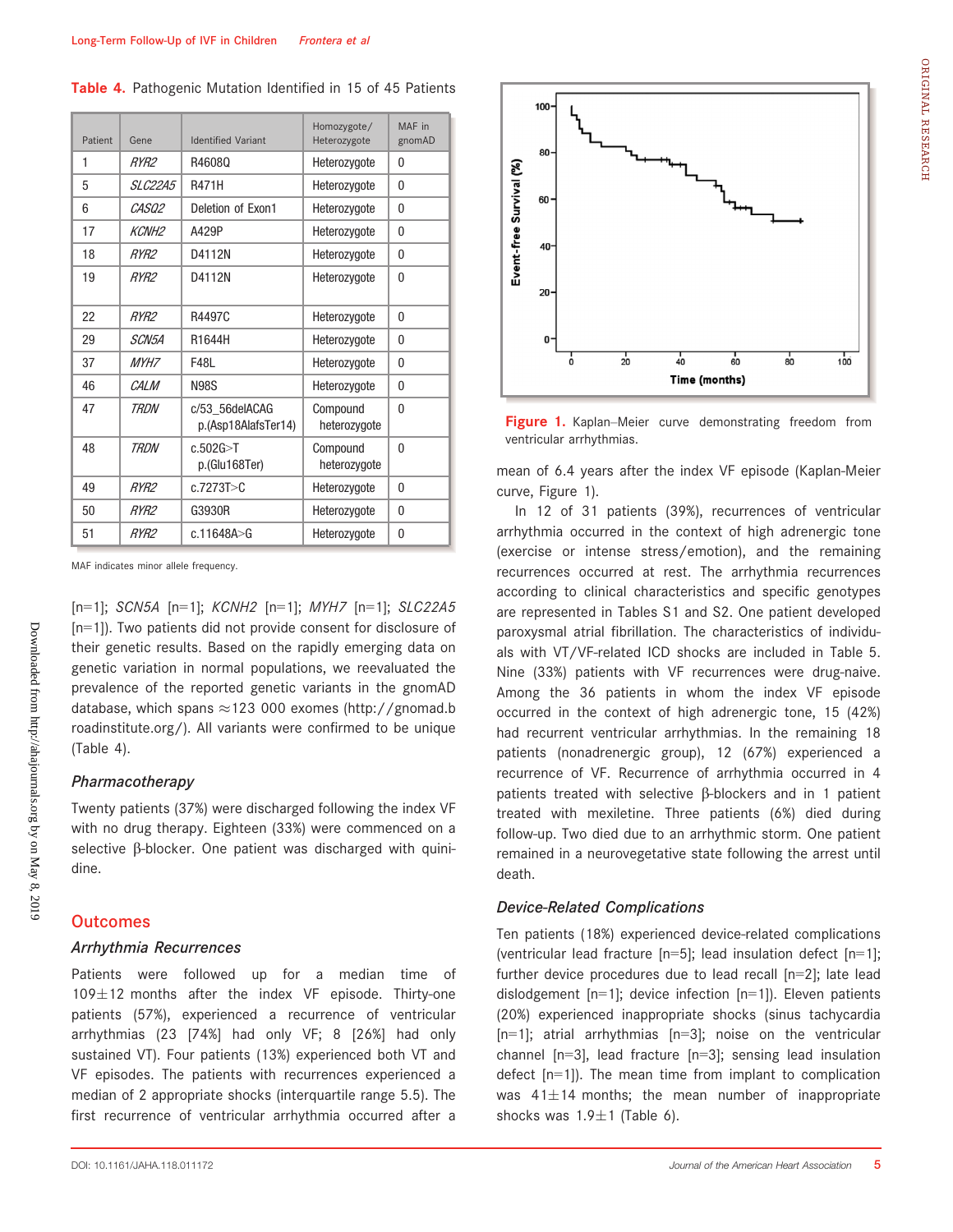|  |  | Table 5. Recurrences of Ventricular Arrhythmias |  |  |  |  |
|--|--|-------------------------------------------------|--|--|--|--|
|--|--|-------------------------------------------------|--|--|--|--|

|                   | Sex     | Past Syncope  | Family History | EP Study                                                          | Genetic                                              | Death |
|-------------------|---------|---------------|----------------|-------------------------------------------------------------------|------------------------------------------------------|-------|
| VF group $(n=23)$ | 16 male | 12/23 (52%)   | 8/23(35%)      | Performed in 3/12<br>Inducible (13%)                              | 18/23 (78%)<br>1 CALM+<br>2 Triadin $+$<br>4 $RvR2+$ | 2(9%) |
| VT group $(n=8)$  | 6 male  | $5/8$ (62.5%) | 5/8(62%)       | Performed in 6/8 (75%)<br>No inducible ventricular<br>tachycardia | Performed in 7/8 (88%)<br>RyR2+ (2) and Triadin+ (2) | (14%) |

EP indicates electrophysiological; VF, ventricular fibrillation; VT, ventricular tachycardia.

#### Repeat Testing

Downloaded from http://ahajournals.org by on May 8, 2019

Downloaded from http://ahajournals.org by on May 8, 2019

Patients underwent systematic phenotype reevaluation  $78 \pm 11$  months after the index VF episode: all patients underwent repeat ECGs and transthoracic echocardiography. Forty-five percent had a repeat cardiac magnetic resonance; 90% had a repeat stress test (with adult exercise testing protocols); 62% had a repeat isoproterenol challenge. Repeat genetic sequencing with an extended genetic panel was performed in 54% of the population at the discretion of the treating physician. One patient (2%) developed phenotypic evidence of hypertrophic cardiomyopathy during follow-up. Of note, that patient had previously been identified as a MYH7 variant carrier (patient 37, Table 4). None of the patients who

Table 6. ICD Characteristics and Complications Encountered During the Follow-Up

| <b>ICD</b> characteristics          |           |
|-------------------------------------|-----------|
| Endocardial implant, n (%)          | 47 (87%)  |
| Single-chamber ICD                  | 45 (96%)  |
| Dual-chamber ICD                    | 2(4%)     |
| Epicardial implant                  | 4(7%)     |
| Subcutaneous ICD                    | 3(6%)     |
| <b>ICD</b> complications            |           |
| Inappropriate shocks, n (%)         | 11 (20%)  |
| Sinus tachycardia                   | 1(9%)     |
| Atrial arrhythmias                  | 3(27%)    |
| I ead fracture                      | 3(27%)    |
| Noise on the V channel              | 3(27%)    |
| Lead insulation defect              | $1(9\%)$  |
| Device-related complications, n (%) | 10 (18%)  |
| Lead fracture                       | $5(50\%)$ |
| Lead recall                         | $2(20\%)$ |
| Pocket infection                    | $1(10\%)$ |
| Sensing lead insulation defect      | $1(10\%)$ |
| Lead dislodgement                   | $1(10\%)$ |

ICD indicates implanted cardioverter/defibrillator.

underwent repeat exercise stress testing or isoproterenol challenge had exercise-induced arrhythmias. Repeat genetic testing did not reveal additional variants. None of the long QT gene carriers had a prolonged QT interval at the time of the index event; 1 of the patients (patient 29 in Table 4) had evidence of QT prolongation during follow-up (SCN5A mutation carrier; QT interval 495 ms). The results of phenotypic reevaluation are included in Figure 2.

# **Discussion**

The main findings of the present study are as follows: (1) the majority of SCD events in pediatric IVF patients occur in the context of high adrenergic tone; (2) close to a fifth of pediatric IVF patients have variants in genes implicated in catecholaminergic polymorphic ventricular tachycardia; (3) pediatric IVF patients have a high risk of recurrent arrhythmic events during long-term follow-up; (4) only a small minority of patients develop evidence of an underlying cardiac phenotype during long-term follow-up. (5) The incidence of ICD-related complications in this pediatric population is relatively high.

The majority of reports on IVF to date have focused on adult populations. There is a relative paucity of data on IVF in pediatric populations. In a large cohort of adult IVF patients, Visser and colleagues reported that, during long-term follow-up, a specific diagnosis was identified in up to a fifth of patients<sup>4</sup> of whom almost 50% were found to have an underlying cardiomyopathy. In contrast to these findings, during a similar follow-up period specific diagnoses were identified in only 4% of our pediatric cohort. It is important to emphasize, however, that because our cohort was of pediatric age at the index VF event, the initial evaluation was less comprehensive than that routinely performed in adult cohorts. Further, although reevaluation of our cohort during follow-up did not reveal a specific underlying diagnosis, the strategies for reevaluation were variable. Our findings may, however, suggest that the underlying arrhythmogenic substrate in pediatric patients is distinct from that of adult IVF patients and may have a low diagnostic yield.

A potential pathogenic genetic variant was identified in a third of the patients in our cohort. In turn, variants in RYR2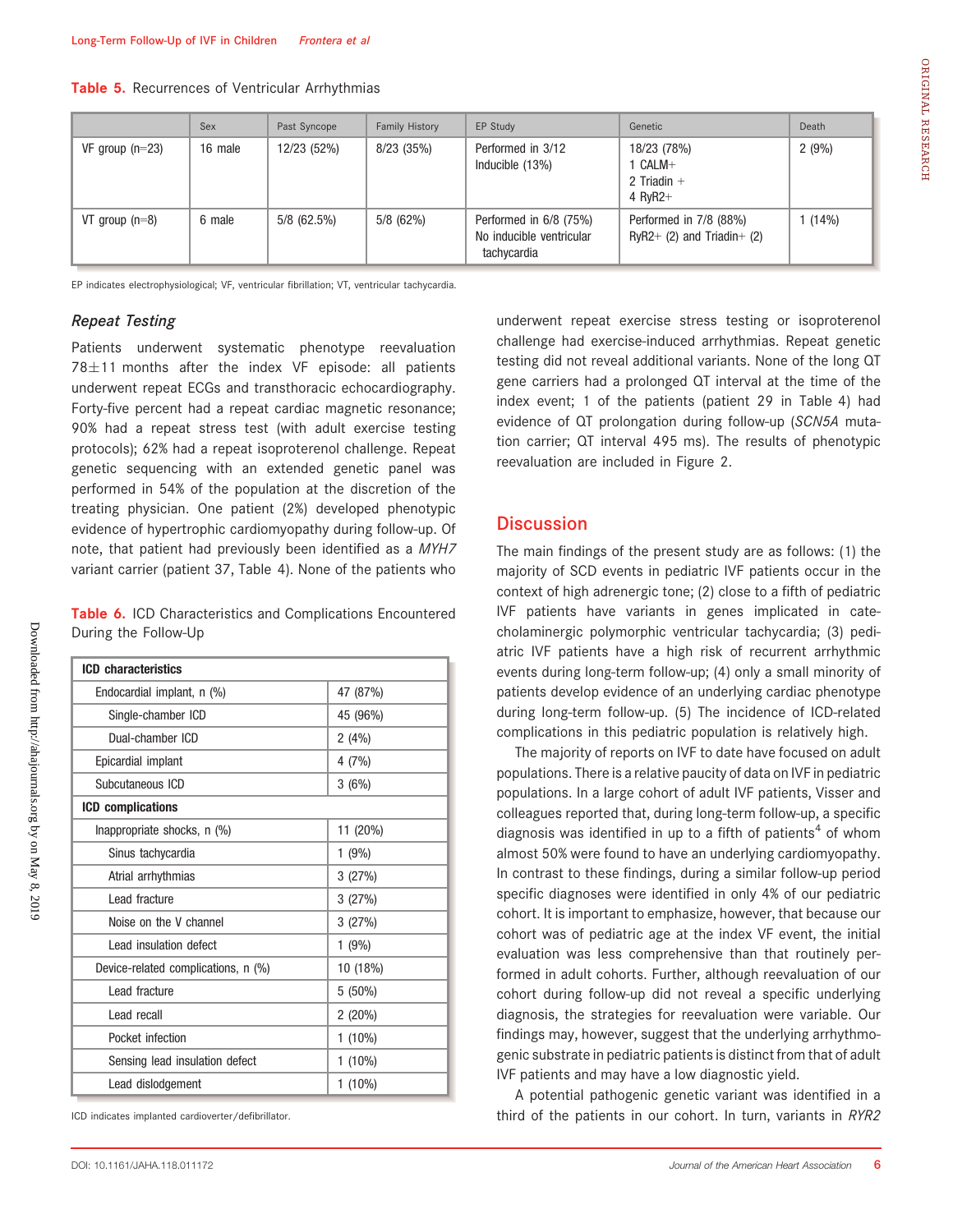

**Figure 2.** Summary of phenotypic evaluation following index episode and at follow-up (78 $\pm$ 11 months). CMR indicates cardiac magnetic resonance; ECHO, echocardiogram; HCM, hypertrophic cardiomyopathy; IVF, idiopathic ventricular fibrillation; VF, ventricular fibrillation.

were identified in close to half of the genotype-positive patients. Consistent with our finding, Lahrouchi et al<sup>8</sup> reported that in patients with sudden arrhythmic death syndrome, RYR2 variants were the most commonly identified pathogenic/likely pathogenic variants following postmortem genetic testing (43% of genotype-positive cases). In the study by Visser and colleagues, $4$  on the other hand, the overall yield for genetic testing was lower at 15%, with only a quarter of genotype-positive patients harboring catecholaminergic polymorphic ventricular tachycardia gene variants. Of note, patients included in our study (as in that of Lahrouchi et al) were significantly younger than the patients included by Visser et al. It is important to note, however, that a significant proportion of apparently pathogenic RYR2 variants may not be disease causing.<sup>9</sup> Furthermore, although the yield of genetic test may increase with broad multiphenotype genetic testing, this approach may be associated with a higher incidence of variants of uncertain significance.<sup>10</sup>

Further, in the study of Visser and colleagues, $4$  a third of adult IVF patients experienced recurrent arrhythmic events. We observed a higher frequency of recurrent arrhythmic events in our pediatric IVF cohort, with close to half of cases experiencing recurrences. Importantly, despite an overall higher arrhythmic burden, the recurrent arrhythmic events in our cohort occurred at a later stage as compared with those reported in the adult population. These findings suggest that, in pediatric IVF patients, the disease process is associated with a more malignant course, with ongoing arrhythmic risk extending over a more prolonged period of time.

The choice of ICD device is an important consideration in pediatric populations. In recent years increasing evidence has emerged supporting the use of subcutaneous ICD as an alternative to transvenous systems.<sup>11</sup> Close to a fifth of patients in our cohort experienced device-related complications, which predominantly consisted of lead-related issues. These findings may support the use of subcutaneous ICD in pediatric populations.

In addition to a family history of SCD, ECG features such as Tpeak-Tend >100 ms with U waves and right bundle branch block were associated with more arrhythmia recurrences in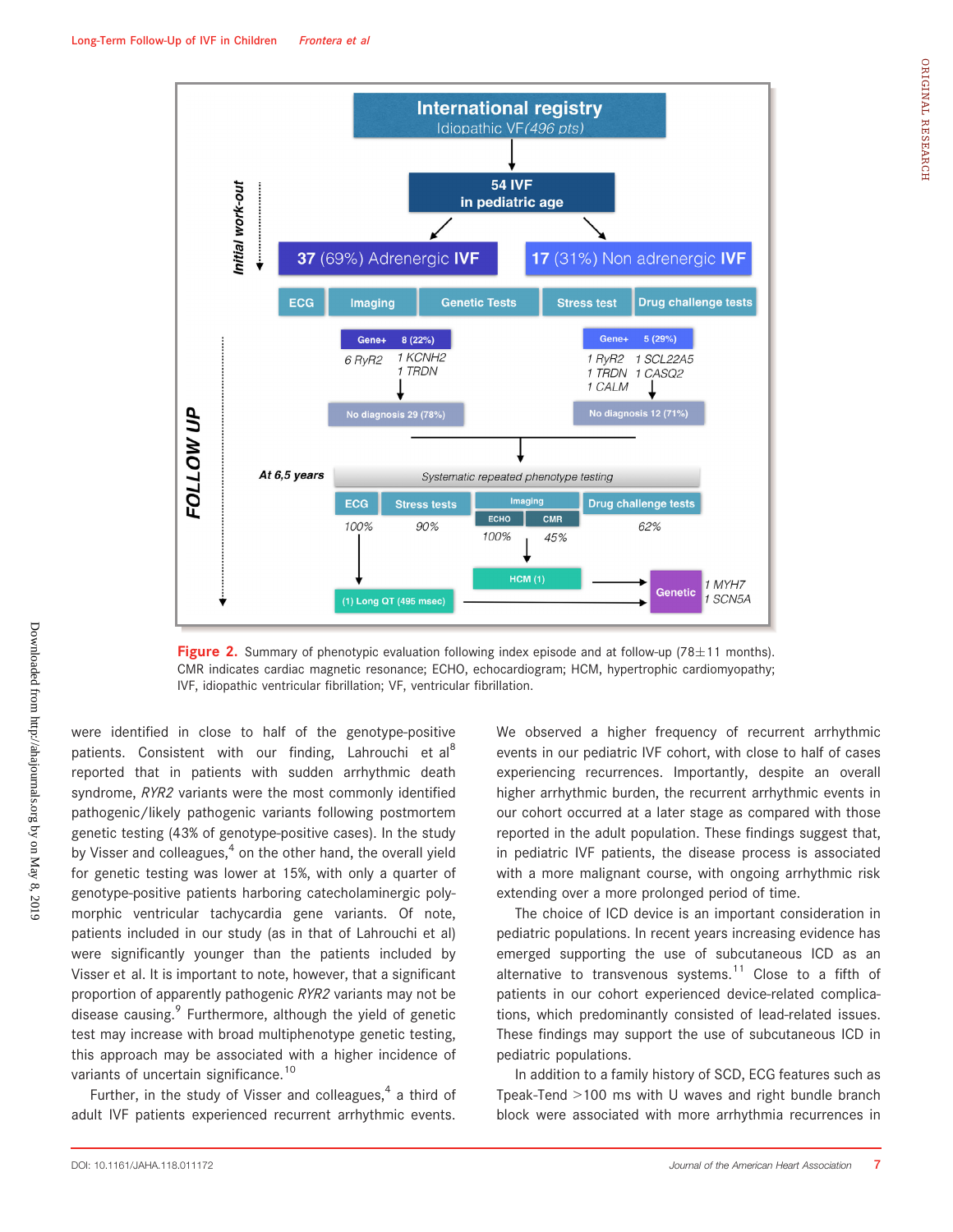our cohort. Our findings are in line with similar results in the adult population, $12$  and these ECG markers could potentially modulate arrhythmic risk stratification. However, based on the limited size of our cohort, these results should be interpreted with caution.

# Limitations

Patients were recruited from a large number of centers over a prolonged period of time (more than a decade) in multiple countries. Therefore, the workup of patients following the VF episode and ICD programming was not standardized. It must be emphasized that guidelines for evaluation of these patients evolved over the time period of the study; therefore, there was some variation in the investigation of patients following episodes of aborted sudden death. During follow-up, close to half of the population did not undergo comprehensive genetic testing. Medications were prescribed at the physician's discretion, and we acknowledge that is also a potential confounding factor. Among patients who did not have a cardiac magnetic image performed (30%), we acknowledge that a diagnosis of myocarditis could have been missed. Genetic testing was performed in the absence of a clear phenotype and on a discretionary basis. Where performed, genetic testing involved a candidate-gene approach that targeted the common genes implicated in cardiac channelopathies and cardiomyopathies.

# Conclusion

Our findings suggest that both the clinical course and underlying arrhythmogenic substrate in pediatric patients with IVF are distinct from those previously reported for adult IVF cohorts.

# Sources of Funding

The study was supported by Equipex MUSIC ANR-11-EQPX-0030 and IHU LIRYC ANR-10-IAHU-04.

# **Disclosures**

Drs Haïssaguerre, Hocini, Jaïs, and Sacher have received lecture fees from Biosense Webster and Abbott. Drs Denis, Derval, Jaïs, and Sacher received speaking honoraria and consulting fees from Boston Scientific. The remaining authors have no disclosures to report.

# References

- 1. Priori SG, Blomström-Lundqvist C, Mazzanti A, Blom N; ESC Scientific Document Group. 2015 ESC guidelines for the management of patients with ventricular arrhythmias and the prevention of sudden cardiac death: the Task Force for the Management of Patients with Ventricular Arrhythmias and the Prevention of Sudden Cardiac Death of the European Society of Cardiology (ESC). Endorsed by: Association for European Paediatric and Congenital Cardiology (AEPC). Eur Heart J. 2015;36:2793-2867.
- 2. Priori SG, Wilde AA, Horie M, Cho Y. HRS/EHRA/APHRS expert consensus statement on the diagnosis and management of patients with inherited primary arrhythmia syndromes: document endorsed by HRS, EHRA, and APHRS in May 2013 and by ACCF, AHA, PACES, and AEPC in June 2013. Heart Rhythm. 2013;10:1932–1963.
- 3. Myerburg RJ, Kessler KM, Zaman L, Conde CA. Survivors of prehospital cardiac arrest. JAMA. 1982;247:1485–1490.
- 4. Visser M, van der Heijden JF, van der Smagt JJ, Doevendans PA. Long-term outcome of patients initially diagnosed with idiopathic ventricular fibrillation: a descriptive study. Circ Arrhythm Electrophysiol. 2016;9:e004258.
- 5. Haïssaguerre M, Derval N, Sacher F, Jesel L. Sudden cardiac arrest associated with early repolarization. N Engl J Med. 2008;358:2016–2023.
- 6. Macfarlane PW, Antzelevitch C, Haissaguerre M, Huikuri HV. The early repolarization pattern: a consensus paper. J Am Coll Cardiol. 2015;66: 470–477.
- 7. Davignon A, Rautaharju P, Boisselle E, Soumis F. Normal ECG standards for infants and children. Pediatr Cardiol. 1980;1:123-131.
- 8. Lahrouchi N, Raju H, Lodder EM, Papatheodorou E. Utility of post-mortem genetic testing in cases of sudden arrhythmic death syndrome. J Am Coll Cardiol. 2017;69:2134–2145.
- 9. Kapplinger JD, Pundi KN, Larson NB, Callis TE, Tester DJ, Bikker H, Wilde AAM, Ackerman MJ. Yield of the RYR2 genetic test in suspected catecholaminergic polymorphic ventricular tachycardia and implications for test interpretation. Circ Genom Precis Med. 2018;11:e001424.
- 10. Mellor G, Laksman ZWM, Tadros R, Roberts JD. Genetic testing in the evaluation of unexplained cardiac arrest: from the CASPER (Cardiac Arrest Survivors With Preserved Ejection Fraction Registry). Circ Cardiovasc Genet. 2017;11:e001686.
- 11. Burke MC, Gold MR, Knight BP, Barr CS. Safety and efficacy of the totally subcutaneous implantable defibrillator: 2-year results from a pooled analysis of the IDE study and EFFORTLESS registry. J Am Coll Cardiol. 2015;65:1605– 1615.
- 12. Panikkath R, Reinier K, Uy-Evanado A, Teodorescu C. Prolonged Tpeak-to-Tend interval on the resting ECG is associated with increased risk of sudden cardiac death. Circ Arrhythm Electrophysiol. 2011;4:441–447.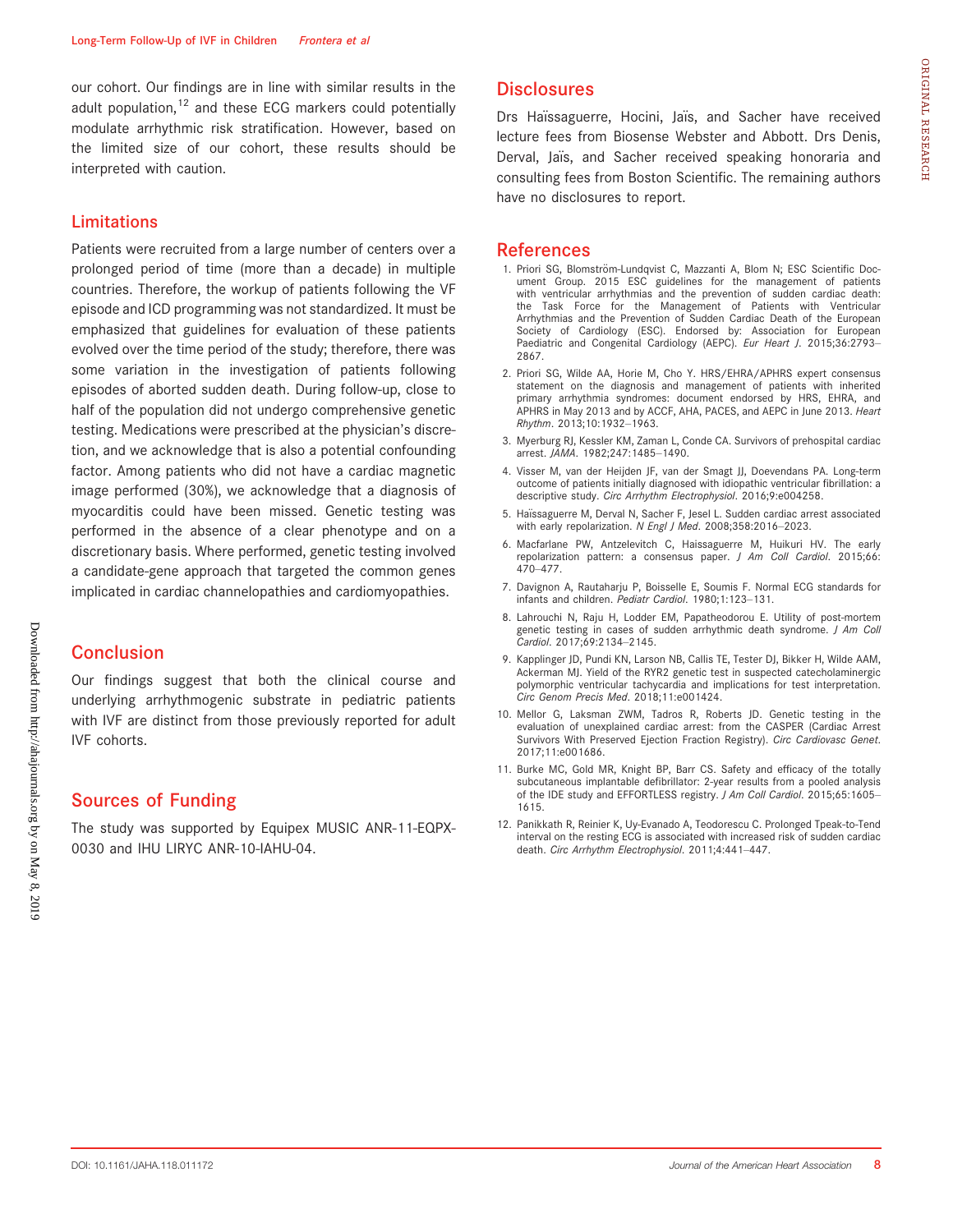# **SUPPLEMENTAL MATERIAL**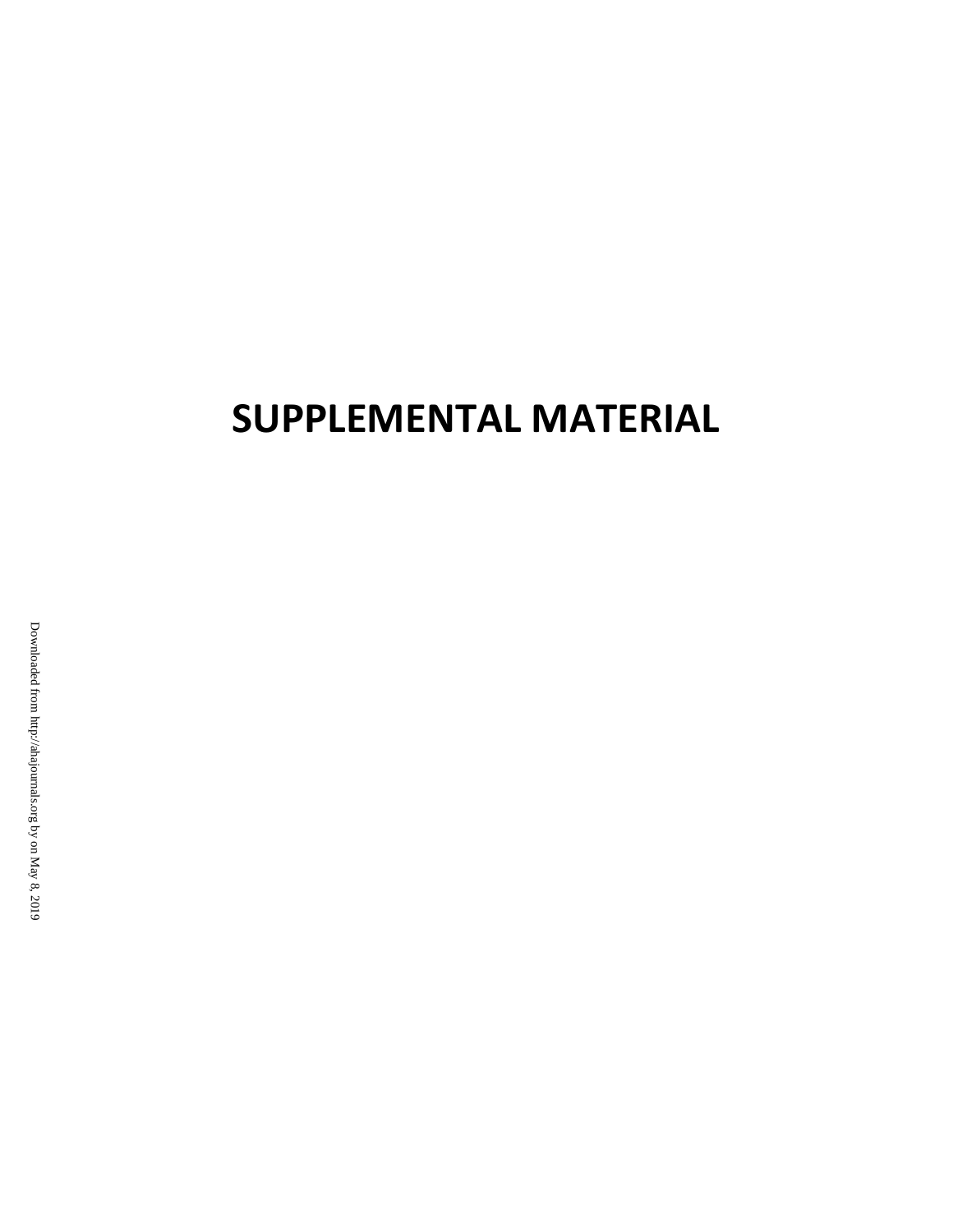|    | Gene        | <b>Mutation</b>             | Age at | Family      | Adrenergic    | <b>Previous</b> | <b>ETT Findings</b> | Isoprenaline | U waves |
|----|-------------|-----------------------------|--------|-------------|---------------|-----------------|---------------------|--------------|---------|
|    |             |                             | VF     | history     | related index | Syncope?        |                     | challenge    |         |
|    |             |                             |        | <b>SCD</b>  | VF episode?   |                 |                     | positive?    |         |
|    | RYR2        | R4608Q                      |        | n           |               | n               | Normal              | n            | n       |
| 18 | RYR2        | D4112N                      | 12     |             | n.            |                 | Normal              | n.           |         |
| 19 | RYR2        | D4112N                      |        | n           |               |                 | Normal              | n            | n       |
| 49 | RYR2        | c.7273T>C                   | 14     | n           |               | n               | Normal              | n            | n       |
| 50 | RYR2        | G3930R                      | 14     | n           |               |                 | Normal              | n            |         |
| 51 | RYR2        | c.11648A>G                  | 13     | n           |               | n               | Normal              | n.           |         |
| 22 | RYR2        | R4497C                      | 11     | $\mathbf v$ |               |                 | Normal              | n            |         |
| 47 | <b>TRDN</b> | c/53_56delACAG              | 2      | n           | n             | n               | Normal              | n            | n       |
|    |             | p.(Asp18AlafsTer14)         |        |             |               |                 |                     |              |         |
| 48 | <b>TRDN</b> | c.502G > T<br>p.(Glu168Ter) | 1,5    | n           | $\mathsf{V}$  | n               | Normal              | n            | n       |

T**able S1**. **Characteristics of Patients with RyR2 and Triadic mutations.**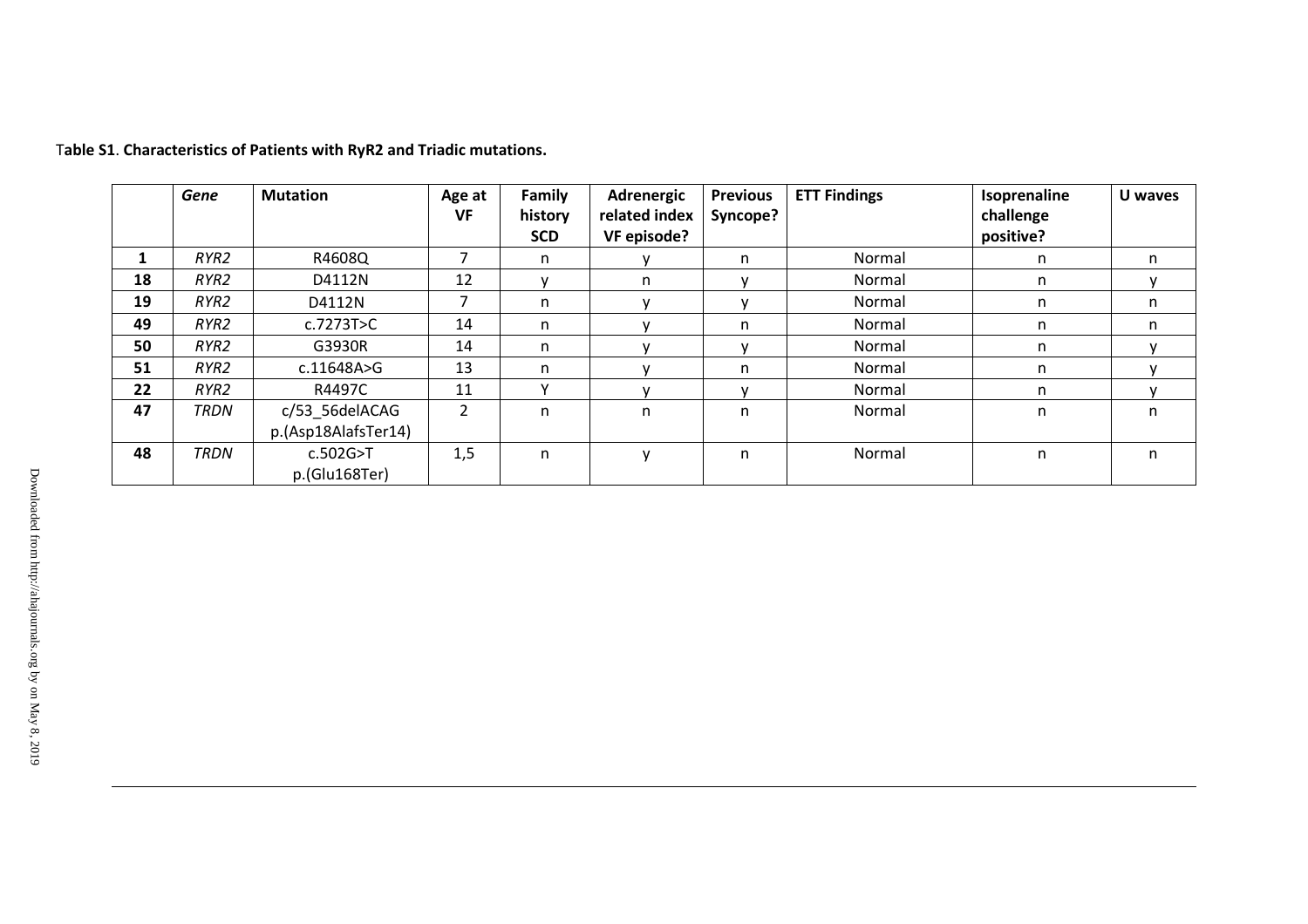**Table S2**. **Clinical characteristics of genotype-positive patients.**

|                         | CALM1    | <b>TRDN</b>                       | MYH7          | <b>SCN5A</b> | <b>KCNH2</b> | SCL22A     | CASQ <sub>2</sub> | RyR <sub>2</sub>                                             |
|-------------------------|----------|-----------------------------------|---------------|--------------|--------------|------------|-------------------|--------------------------------------------------------------|
| N(%)                    |          |                                   |               |              |              |            |                   |                                                              |
| Circumstances of<br>SCD | Rest     | Moderate effort<br>(1)<br>Rest(1) | Emotion       | Rest(1)      | Sport        | Asleep (1) | Asleep (1)        | Moderate effort<br>(3)<br>Sport (2)<br>School (1)<br>Rest(1) |
| Phenotype               | Negative | Negative                          | Developed HCM | 1 (Long QT)  | Negative     | Negative   | Negative          | Negative                                                     |
| Recurrence of           |          | 100%                              |               |              |              |            | 100%              | 57%                                                          |
| shocks                  |          |                                   |               |              |              |            |                   |                                                              |